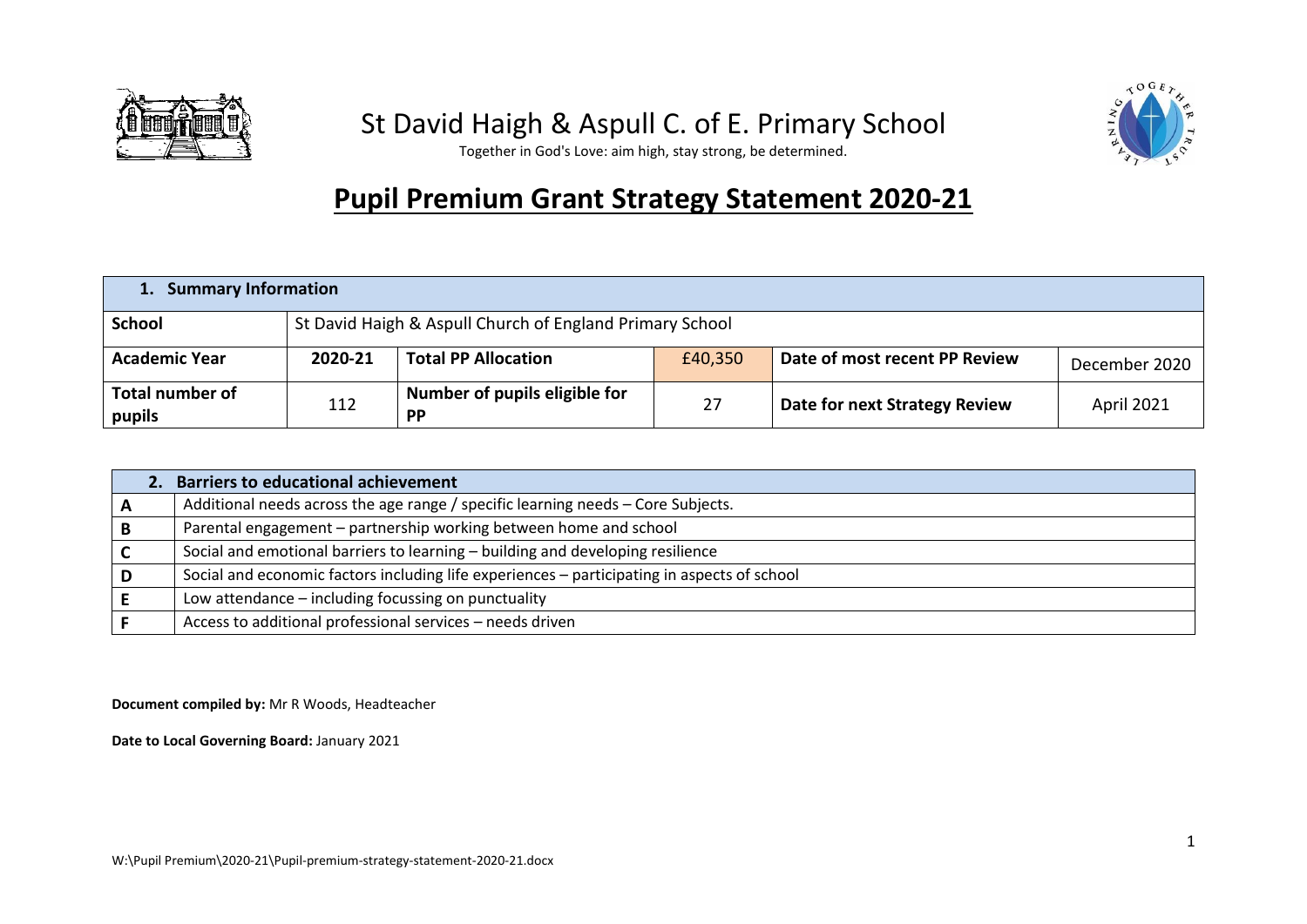|   | 3. Outcomes                                                                                                                                                             | <b>Success criteria</b>                                                                                                            |  |
|---|-------------------------------------------------------------------------------------------------------------------------------------------------------------------------|------------------------------------------------------------------------------------------------------------------------------------|--|
| A | Improved outcomes for children with additional English and Maths needs                                                                                                  | Identified children make accelerated progress from<br>starting points.                                                             |  |
|   |                                                                                                                                                                         | Increase percentage of children meeting the Expected<br>Standard.                                                                  |  |
|   |                                                                                                                                                                         | To have in place evidenced based interventions with<br>clear progress checks.                                                      |  |
|   |                                                                                                                                                                         | To narrow the gap for children working significantly<br>below ARE.                                                                 |  |
| В | Improved partnership with parents to support children on their learning<br>journey                                                                                      | Targeted families engage and feel supported, and in<br>turn support their children ensuring that they make<br>good progress        |  |
|   | Pupils with social and emotional needs show a greater resilience, which<br>impacts on outcomes                                                                          | An increase in emotional well-being and resilience for<br>targeted children to ensure they make good progress                      |  |
|   |                                                                                                                                                                         | An improvement in attitudes to learning both in class<br>and at home.                                                              |  |
| D | To enable all children to participate in events, activities and after school<br>clubs where financial contributions are required and not manageable for<br>parents.     | A fully inclusive curriculum on offer to all pupils and<br>increased aspirations for pupils regardless of level of<br>depravation. |  |
| E | Increased attendance and punctuality rates                                                                                                                              | Reduce the number of persistent absentees among<br>pupils eligible for PP                                                          |  |
| F | To support children through the funding of additional services and<br>professionals to support pupils with social and emotional needs and/or<br>specific learning needs | Access to additional services to further provide support<br>for identified specific needs                                          |  |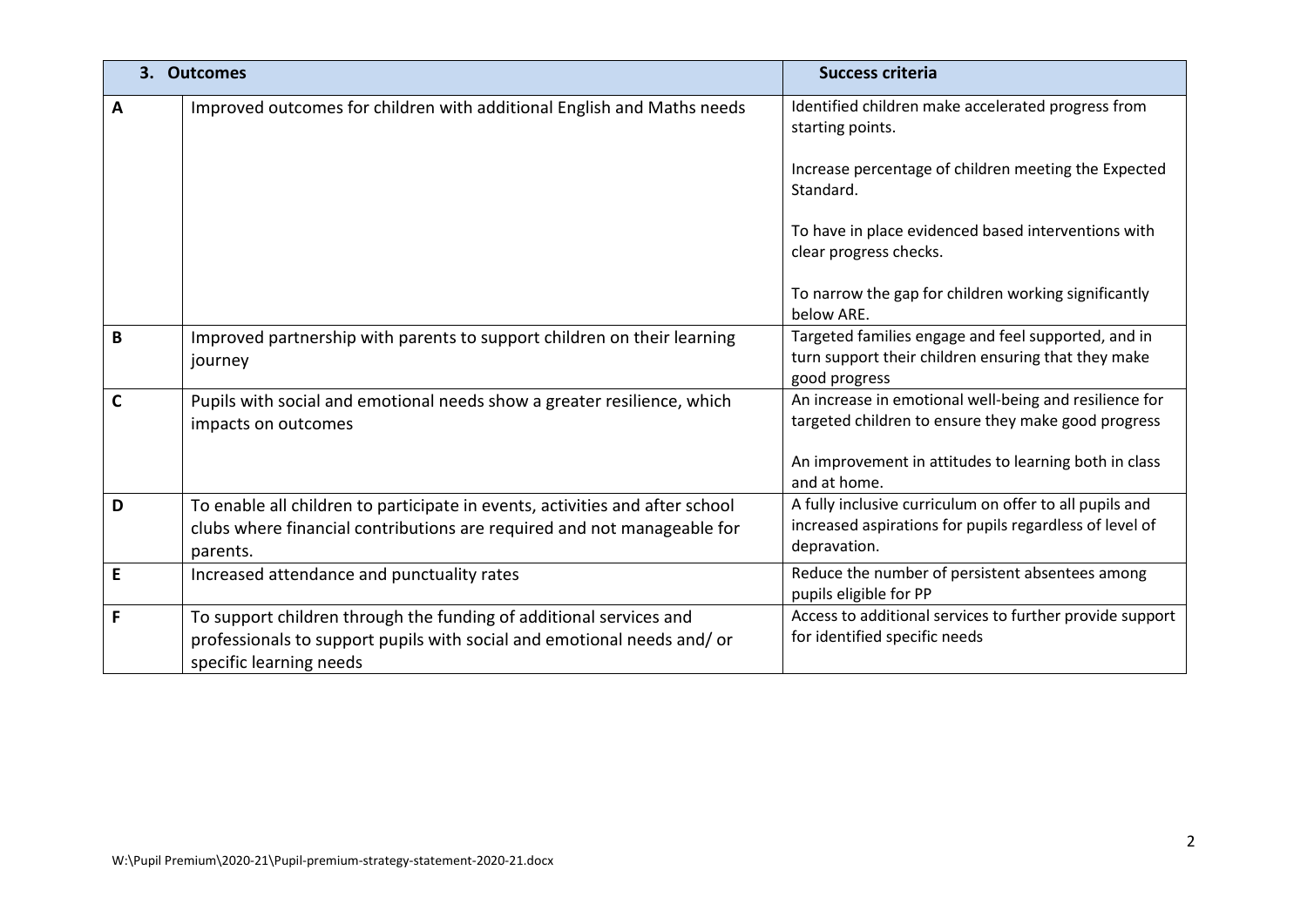| 4. Plan including actions, expenditure and review dates 2020-21 |                                |                                 |                   |         |                      |
|-----------------------------------------------------------------|--------------------------------|---------------------------------|-------------------|---------|----------------------|
| Chosen action/approach                                          | What is the evidence &         | How will you ensure effective   | <b>Staff Lead</b> | Cost    | <b>Termly review</b> |
|                                                                 | rationale for this choice?     | implementation?                 |                   |         |                      |
| A, B, C, E & F: Headteacher                                     | EEF guide to pupil premium     | Headteacher to engage in all    | <b>HT</b>         | £12,667 | Ongoing progress     |
| to carry out increased                                          | indicates that 'Teaching' and  | appropriate training in order   |                   |         | reviews and          |
| pastoral duties in ensuring                                     | ongoing staff professional     | that the pastoral / LM role can |                   |         | monitoring by        |
| partnership with families and                                   | development has a              | be carried out effectively.     |                   |         | Governor Lead.       |
| support for children $-$ in a                                   | significantly positive impact  | Policy review and               |                   |         |                      |
| Learning Mentor role.                                           | on pupils.                     | implementation in respect of    |                   |         |                      |
| Proportional amount of HT                                       |                                | attendance monitoring and       |                   |         |                      |
| salary.                                                         |                                | reducing PA in PPG group.       |                   |         |                      |
| A, B & C: Maintaining small                                     | EEF guide to pupil premium     | Half termly pupil progress      | HT                | £22,329 | Half termly review   |
| class sizes in key year groups                                  | indicates that 'targeted       | meetings.                       |                   |         | internal M&E with    |
| to provide the best teaching                                    | academic support' evidence     | Rigorous tracking of            |                   |         | SLT and CoG.         |
| opportunities for all children                                  | consistently shows the         | assessment - based on review    |                   |         |                      |
| (Years 2 and 6).                                                | positive impact on all pupils. | and success of interventions    |                   |         | Termly review.       |
| Proportional amounts of 2                                       |                                | employed by all teachers;       |                   |         |                      |
| Teacher's salaries.                                             |                                | including specific emphasis on  |                   |         | HT reports to LGB.   |
|                                                                 |                                | Y2 and Y6 at interim and        |                   |         |                      |
|                                                                 |                                | planned reviews to highlight    |                   |         |                      |
|                                                                 |                                | successful outcomes and         |                   |         |                      |
|                                                                 |                                | ensure provision is amended     |                   |         |                      |
|                                                                 |                                | accordingly.                    |                   |         |                      |
|                                                                 |                                | Open door policy with parents   |                   |         |                      |
|                                                                 |                                | and easy routes to access HT    |                   |         |                      |
|                                                                 |                                | support in the pastoral role as |                   |         |                      |
|                                                                 |                                | planned.                        |                   |         |                      |
| A, C & F: Learning Support                                      | EEF guide to pupil premium     | Half termly pupil progress      | HT                | £1000   | Half termly review   |
| <b>Assistants leading</b>                                       | indicates that 'targeted       | meetings.                       |                   |         | internal M&E.        |
| interventions - accessing CPD                                   | academic support' evidence     | Rigorous tracking of            |                   |         |                      |
| appropriate to needs as                                         | consistently shows the         | assessment - based on review    |                   |         | Termly review.       |
| identified across all year                                      | positive impact on all pupils. | and success of interventions    |                   |         |                      |
| groups.                                                         | This is extended to all those  | employed.                       |                   |         |                      |
|                                                                 | working to provide for         |                                 |                   |         |                      |
|                                                                 | identified children, inc. TAs  |                                 |                   |         |                      |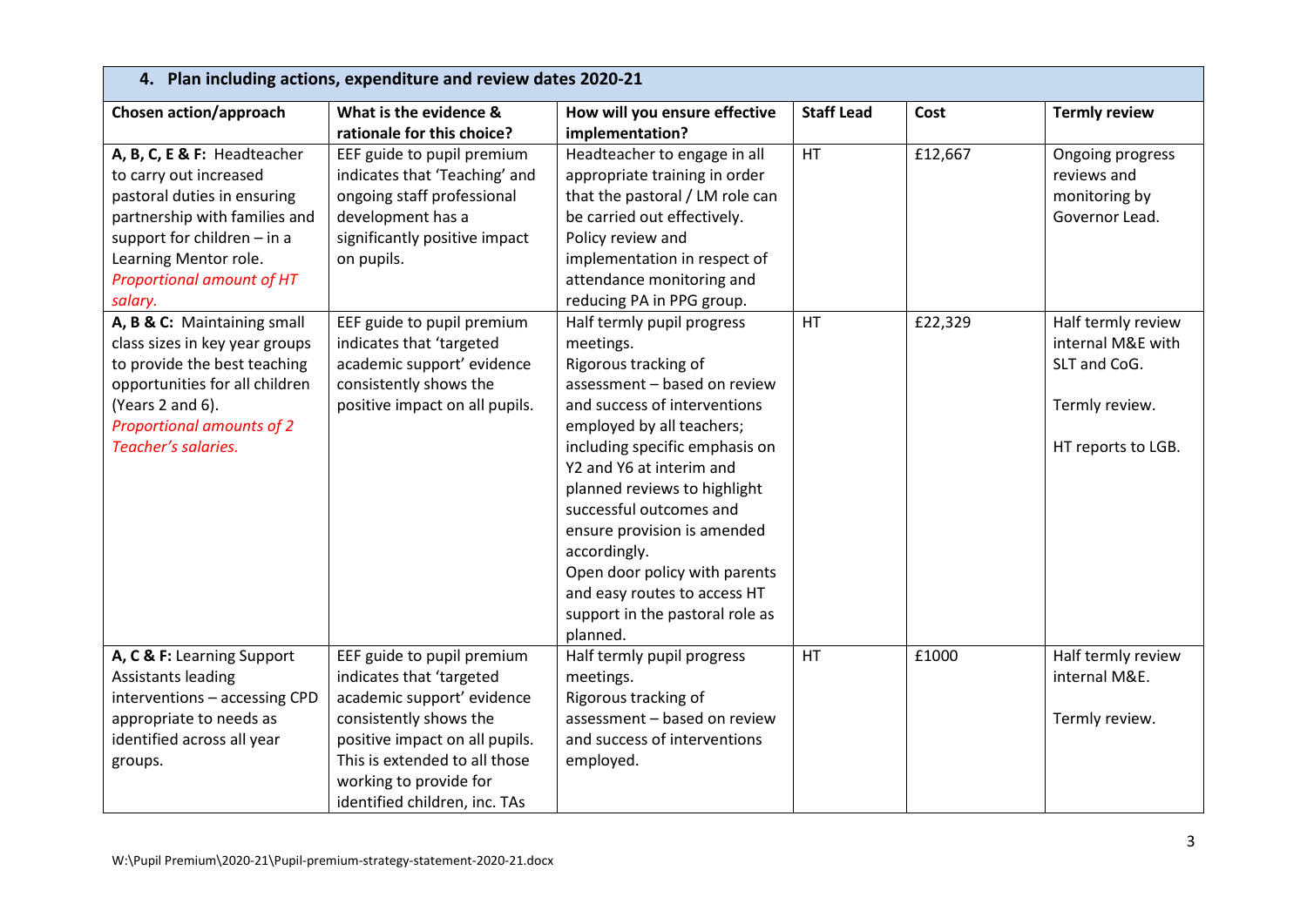| C & D: Y6 residential trip        | EEF evidence on wider            | Pre-residential monitoring of   | <b>HT</b>      | £1354   | Post-residential   |
|-----------------------------------|----------------------------------|---------------------------------|----------------|---------|--------------------|
| funded                            | strategies (non-academic         | attitudes and confidence.       | Residential    |         | review             |
|                                   | barriers) is clear to have a     | Post-residential monitoring to  | staff          |         |                    |
|                                   | positive impact on pupils -      | see impact on pupils lives.     | attendees      |         |                    |
|                                   | allowing equitable               |                                 |                |         |                    |
|                                   | opportunities to 'all' children. |                                 |                |         |                    |
| C & D: Curriculum trips           | EEF evidence on wider            | Ensure that identified children | HT an          | £1000   | Half termly review |
| funded                            | strategies (non-academic         | and families are notified in    | teaching staff |         | internal M&E.      |
|                                   | barriers) is clear to have a     | advance and have access to      |                |         |                    |
|                                   | positive impact on pupils -      | appropriate financial support   |                |         | Termly review.     |
|                                   | allowing equitable               | to ensure equity in access to   |                |         |                    |
|                                   | opportunities to 'all' children. | wider curriculum experiences.   |                |         |                    |
| C & D: After school clubs         | EEF evidence on wider            | Ensure that identified children | PE Subject     | £1000   | Half termly review |
| funded                            | strategies (non-academic         | and families are notified in    | Lead working   |         | internal M&E.      |
|                                   | barriers) is clear to have a     | advance and have access to      | with HT        |         |                    |
|                                   | positive impact on pupils -      | appropriate financial support   |                |         | Termly review.     |
|                                   | allowing equitable               | to ensure equity in access to   |                |         |                    |
|                                   | opportunities to 'all' children. | ASC experiences.                |                |         |                    |
| C & D: Peripatetic music          | EEF evidence on wider            | Ensure that identified children | HT and Office  | £1000   | Half termly review |
| lessons funded (1 per pupil       | strategies (non-academic         | and families are notified in    | Manager        |         | internal M&E.      |
| per year)                         | barriers) is clear to have a     | advance and have access to      |                |         |                    |
|                                   | positive impact on pupils -      | appropriate financial support   |                |         | Termly review.     |
|                                   | allowing equitable               | to ensure equity in access to   |                |         |                    |
|                                   | opportunities to 'all' children. | chosen peripatetic music        |                |         |                    |
|                                   |                                  | lessons.                        |                |         |                    |
| <b>TOTAL PLANNED EXPENDITURE:</b> |                                  |                                 |                | £40,350 |                    |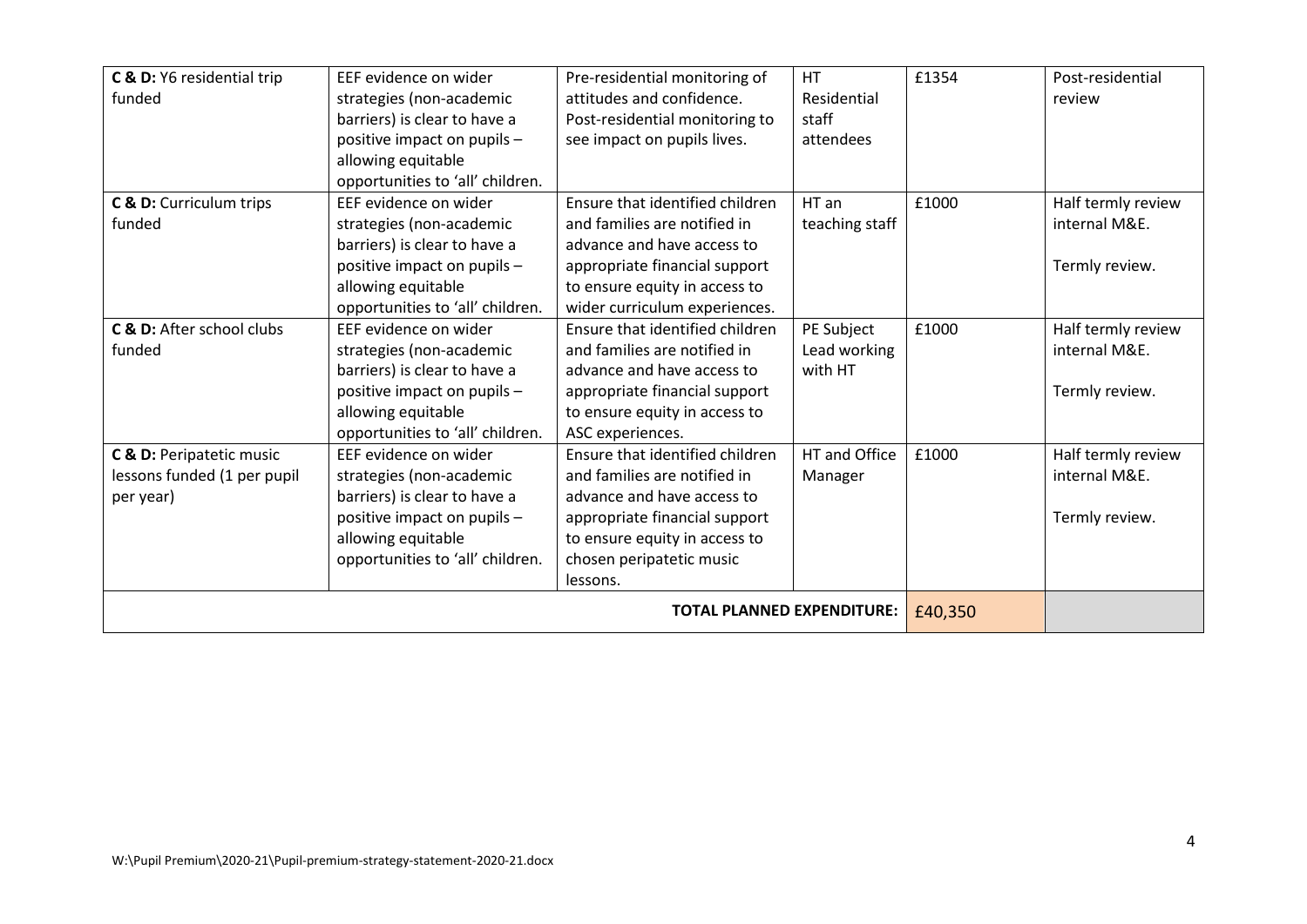| <b>Current Contextual Overview - December 2020</b> |                  |                      |  |  |
|----------------------------------------------------|------------------|----------------------|--|--|
| Year group / Cohort #                              | <b>Number PP</b> | <b>Percentage PP</b> |  |  |
| Reception / 10                                     | 0/10             | 0%                   |  |  |
| Year $1/8$                                         | 3/8              | 38%                  |  |  |
| Year 2 / 18                                        | 5/18             | 28%                  |  |  |
| Year 3 / 24                                        | 4/24             | 17%                  |  |  |
| Year 4 / 18                                        | 7/18             | 39%                  |  |  |
| Year 5 / 16                                        | 5/16             | 31%                  |  |  |
| Year 6 / 18                                        | 4/18             | 22%                  |  |  |
| <b>TOTAL</b>                                       | 27/112           | 24%                  |  |  |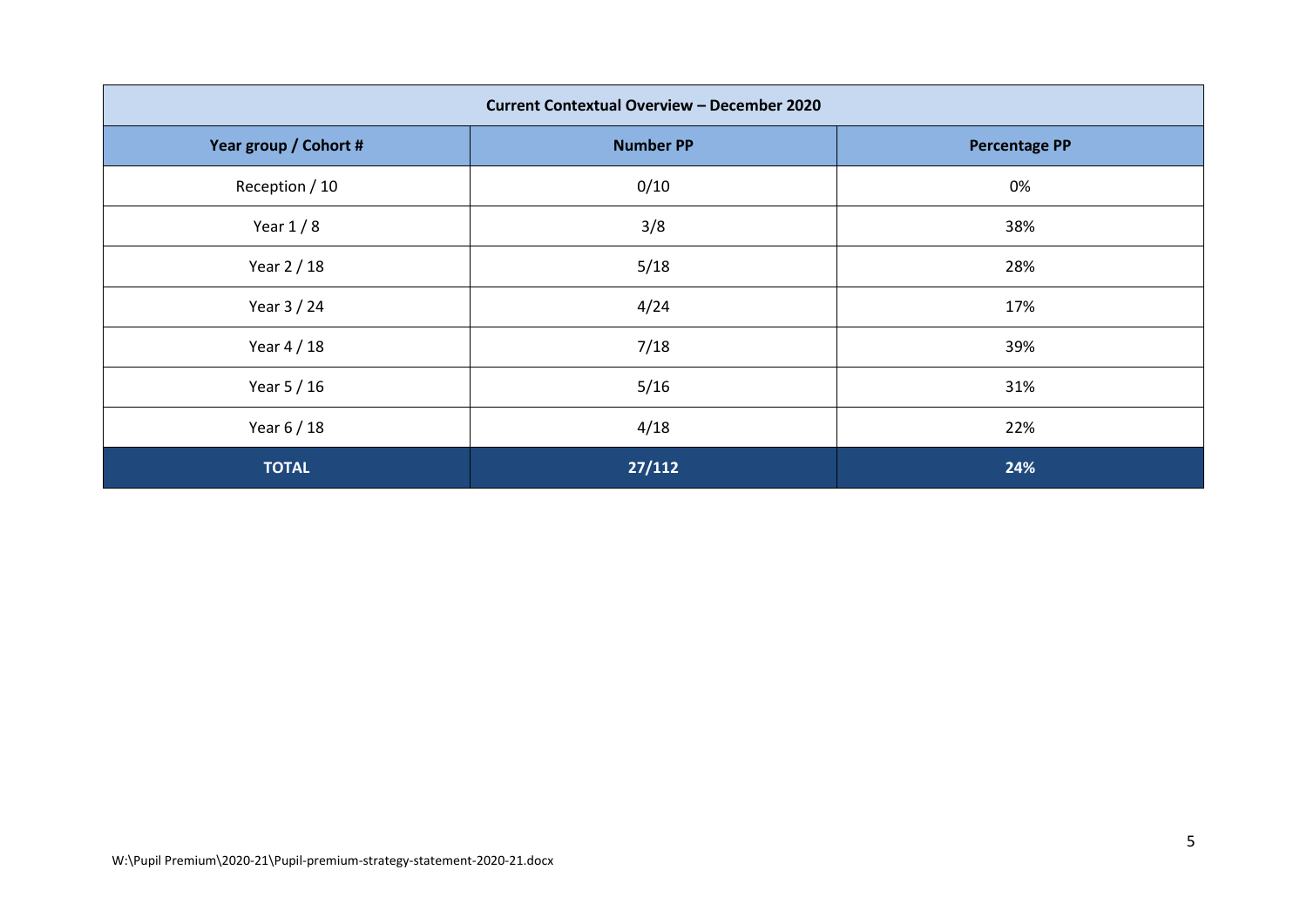## **5. Termly Review Information**

## **January 2021 (deferred from Dec 2020)**

Due to the impact of ongoing COVID-19 related restrictions in respect of wider school opening and limitations on additional experiences (including access to targeted CPD for TAs; ASC for identified children; peri. Music opportunities; and curriculum trips), the review to-date is minimal as a result:

- The planned expenditure against reducing class size has had positive impact overall, considering the limited time on school for full year groups; however, the low numbers attending, targeted support and indeed even smaller class size has resulted in provision for small groups or individuals to take place across the age range.
- To date, supplementary funding (or part funding of teaching and learning resources) has been put on hold in respect of PPG allocation. This is in part due to the need for CPD opportunities in respect of need; and also the changes made to remote provision has resulted in best-value with existing subscriptions that do not require additional funding (e.g. pre-existing MS 365 school-wide account to allow MS Teams to be the preferred remote learning platform across school)
- Teaching Assistants have accessed a range on remote training that is targeted at their development of practise to enhance the learning opportunities across the school. Although this has been limited in terms of capacity of providers, the CPD accessed has had a positive impact in classrooms and staff are beginning to develop their practise as a result.
- An area of significant application has been the pastoral care and provision directly delivered and managed by the Headteacher. Specifically, as a result of the COVID-19 imposed restrictions and resulting impact on children and families (especially those with significant need), the continuing work of the Headteacher incorporates all aspects of pastoral care including:
	- o EH management and lead (with the support from HLTA to liaise with outside agencies and other professional bodies as required);
	- o open and ongoing email communication with families;
	- $\circ$  home visits (socially distanced); regular 1:1 meetings with parents / children, as required;
	- o regular phone call check-ins with families;
	- o identification, allocation and subsequent distribution of the DfE Tech Devices (including additionally sourced 4g WiFi routers and data SIM cards);
	- o set-up and safe distribution via a 'Device Loan Agreement' at an individual level for each device on-loan;
	- $\circ$  monitoring the use and access to the remote learning opportunities as a result of the distribution of these devices;
	- o liaising with families to troubleshoot and rectify connectivity issues;
	- o delivering the best available teaching and learning to all children, with a clear focus on targeted support for those eligible for PPG funding , by continually reviewing in-school and remote provision since the return to school in September 2020;
	- $\circ$  facilitation of and subsequent ongoing monitoring of, the covid email inbox this is not only for reporting and sharing positive covid results, but also for in-school provision requests, tech support, pastoral support, general covid-related questions and general help for families.

o DSL role and related workload increases due to increasing level of pastoral need. This is in the main, in the form of: regular and ad-hoc remote / virtual Social Care meeting attendance; report production in advance or as a result of such virtual meetings; liaison with both inschool and external colleagues to enable swift action based on changing need; and the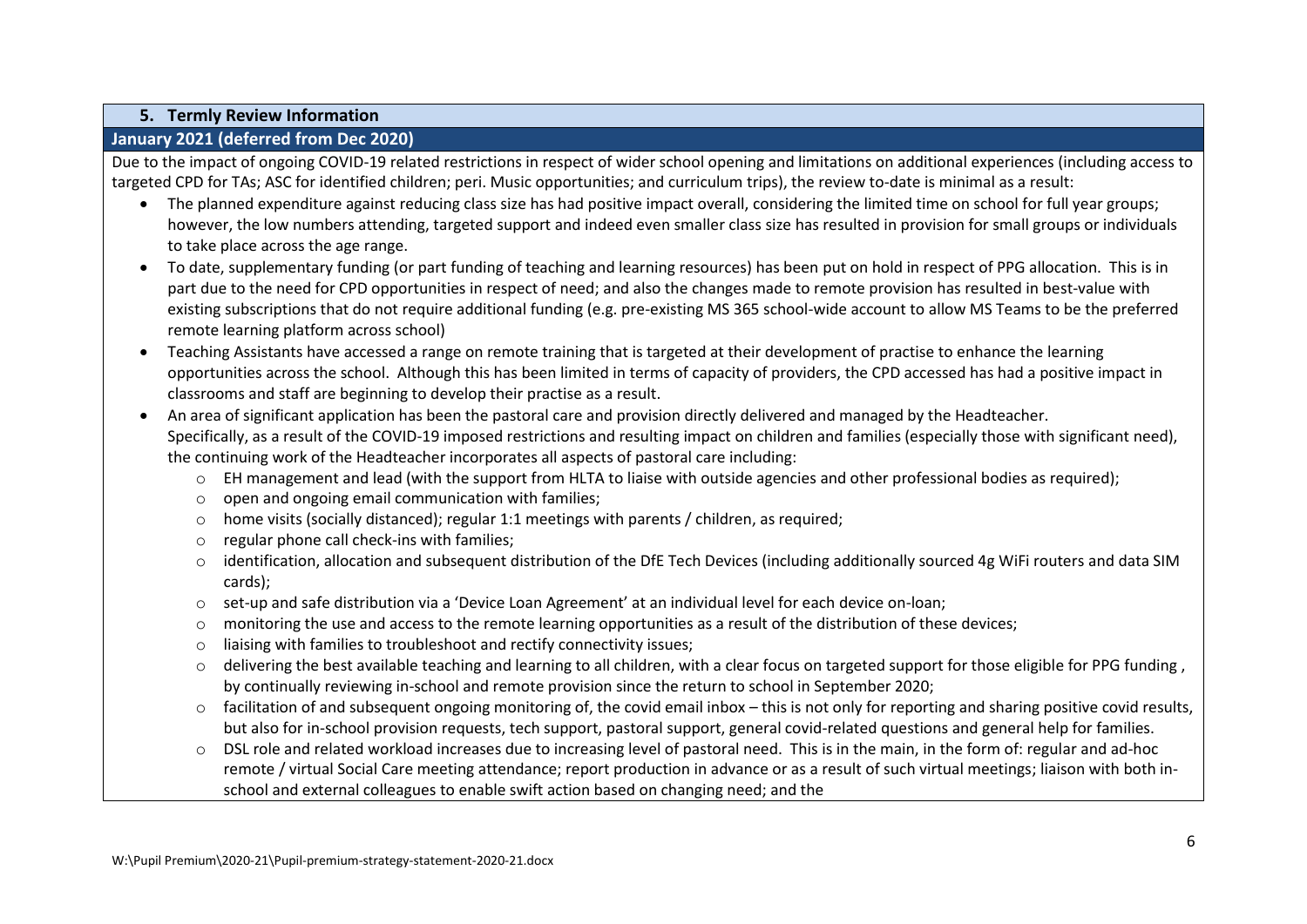| 6. Termly Review Information |
|------------------------------|
| <b>April 2021</b>            |
|                              |
|                              |
| 7. Termly Review Information |
| <b>July 2021</b>             |
|                              |
|                              |